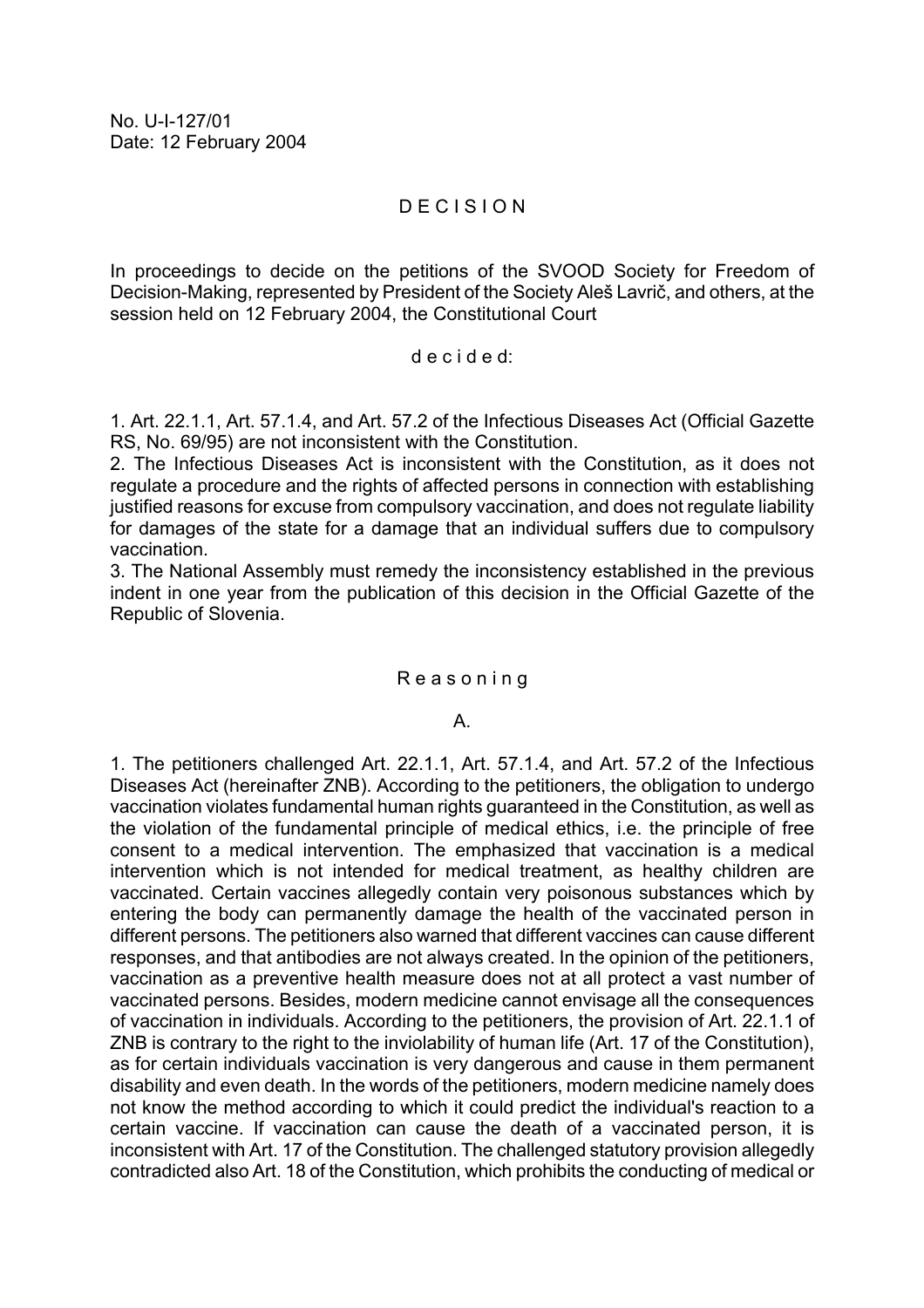other scientific experiments on any person without their free consent. The petitioners asserted that the provision of Art. 22 of ZNB allows for compulsory medical experimentation. According to the petitioners, the majority of vaccines which are massively used are insufficiently tested, their testing groups are small, and the time of observation is too short for the producers of vaccines and medical authorities to be able to evaluate the true quality, safety, and effectiveness of a vaccine, and establish rare, however serious, side effects of vaccination. In addition to that, certain unregistered vaccines were allegedly in use. The testing of the safety of vaccines prior to registration is, in the opinion of the petitioners, very limited, and there are not enough data available for the carrying out of an independent research. The petitioners pointed to the incompatibility of interests, and the inappropriateness of procedures for the approval of vaccines, the formation of recommendations for vaccination, and the import of vaccines. The Institute for Health Care of the Republic of Slovenia (hereinafter the IVZ) is namely the importer, distributor, and proposer of the issuance of a permit for sale for all vaccines that appear on the market in Slovenia. At the same time, the IVZ forms recommendations for vaccination and supervises such. The IVZ thus issues recommendations and carries out vaccination, which is, in the opinions of the petitioners, completely incompatible with the distributor's (commercial) function. The petitioners asserted that vaccination can cause a serious and untreatable damage to health (e.g. damage to the immune system, neurological damage, encephalitis, developmental disturbances, and mental retardation, etc.). Besides that, a certain number of vaccinated persons in whom antibodies are not developed do not benefit from that in any respect, but only take a risk. As physicians cannot envisage possible complications in individuals, and as vaccination can cause a permanent damage to health or even death, according to the petitioners, compulsory vaccination is also inconsistent with the right to personal dignity and safety (Art. 34 of the Constitution).

2. The petitioners asserted that Art. 22.1.1 of ZNB also interfered with human mental dignity, as it denies patients or the parents of minors the right to decide on them (Art. 35 of the Constitution). They argued that prior to vaccination physicians generally act without an explicit consent by parents, as they act according to an instruction of the national coordinator, who in the booklet Vaccination – Instructions and Recommendations states that the consent of parents is not necessary as they allegedly give their consent by coming to a medical center. In accordance with the petitioners, the law which prescribes compulsory vaccination does not exclude the provisions of other laws, particularly the provisions on the conscious consent of a patient to every medial intervention, the possibility of refusal, and the duty of a physician to explain an intervention prior to its carrying out. The petitioners asserted that in the event of compulsory vaccination 51.3 of the Constitution, which provides that no one may be compelled to undergo medial treatment except in cases provided by law, was not applicable. They namely asserted that vaccination cannot be defined as medical treatment since healthy people are vaccinated. If even sick people cannot be forced to undergo medical treatment (except in cases provided by law), according to the petitioners, there are even fewer reasons for compelling healthy people to undergo a potentially dangerous interference with their physical integrity and health. All the more so since vaccination is particularly intended for children who enjoy a special protection by the state, pursuant to the Constitution (Art. 56 of the Constitution). Even if vaccination was understood as medical treatment in a broader meaning, Art. 22 of ZNB would mean a too excessive interference with other human rights and fundamental freedoms ensured in Arts. 17, 18, 34, 35, and 56 of the Constitution. The petitioners opined that the case at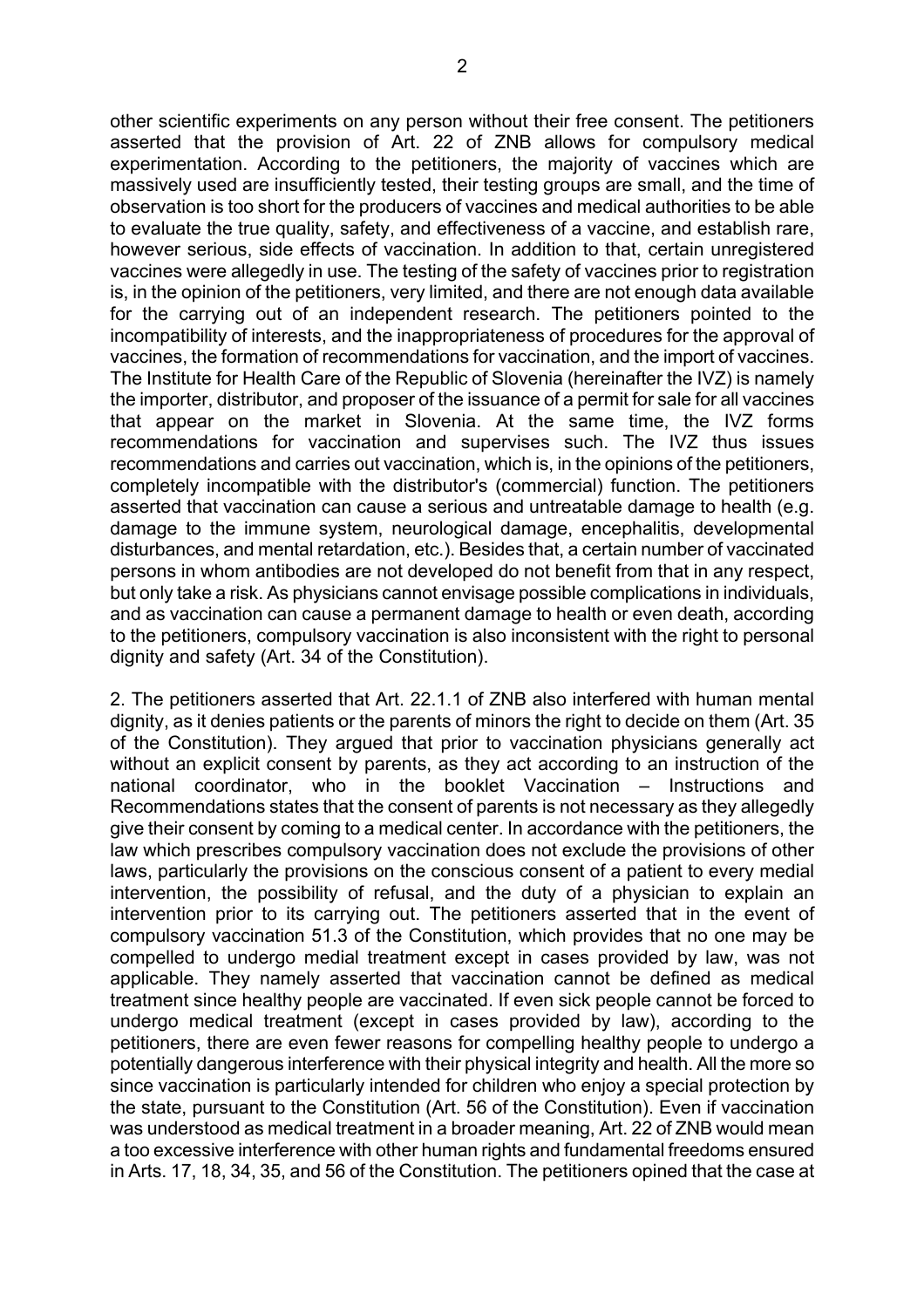3

issue concerned a too excessive limitation of the mentioned rights, which is not needed to ensure the rights of others. The voluntary character of vaccination does not limit the right of others to be vaccinated and, in such a manner, protected against infectious diseases. The petitioners emphasized that vaccination does not ensure absolute safety from a disease even to a vaccinated person, thus also 95 % vaccination coverage cannot ensure absolute safety to those who remained unvaccinated due to given contraindications. In particular due to the provision of Art. 15 of the Constitution, compulsory vaccination cannot be imposed on those who do not want to undergo such as they consider vaccination as a too great personal risk.

3. The petitioners argued that the challenged statutory provision made possible or even enacted abuse of children, which is inconsistent with Art. 56 of the Constitution. They emphasized that vaccination must be to a child's immediate benefit, and not a measure to protect others. As an example they stated rubella, which is a mild and harmless disease, potentially dangerous only for women in the first three months of pregnancy. In one-year and six-year children which are the target group of compulsory vaccination against rubella, far more serious medical complications can occur than those caused by rubella. Vaccination against rubella does not bring any immediate benefit to the mentioned children (particularly boys), but is, according to the petitioners, only a measure to protect others. An equal violation of children's rights allegedly also occurs in the event of compulsory vaccination against mumps, which is a mild and harmless disease of children, potentially dangerous only for men in the post-puberty period. In the petitioners' opinion, the target group of such vaccination should only be non-immune boys after puberty, by no means all one-year and six-year children, including girls. Furthermore, the uncritical decision to introduce compulsory vaccination against Haemophilius influenzae B (Hib) bacteria and against hepatitis B was allegedly contrary to the rights of children under Art. 56 of the Constitution. In the opinion of the petitioners, illness due to these two diseases is namely rare such that the introduction of compulsory vaccination is not justified. The petitioners warned that in Slovenia hepatitis B is such a rare disease which endangers only adults and is transmitted only in cases of risked activities. The regulation of compulsory vaccination against rubella, mumps, and hepatitis B is, in the opinion of the petitioners, contrary also to Art. 6 of the Convention for the Protection of Human Rights and Dignity of the Human Being with regard to the Application of Biology and Medicine: Convention on Human Rights and Biomedicine (Official Gazette RS, No. 70/98, MP, No. 17/98 – hereinafter MVCPB), which provides that an intervention may only be made concerning a person who is capable to give consent, and only to their immediate benefit.

4. The regulation of compulsory vaccination entails an interference with certain human rights and fundamental freedoms, thus, in the opinion of the petitioners, such interference must be evaluated from the view of the principle of proportionality. The petitioners opined that compulsory vaccination is not an appropriate measure, as it offers no absolute protection to those vaccinated, and even less to those unvaccinated. They emphasized that hitherto vaccination has not eradicated any infectious disease, but the majority of infectious diseases disappeared from developed countries for reason of improved general hygiene. Besides, vaccination allegedly does not prevent a disease, but only changes the typical clinical symptoms due to which diseases receive different names and thus disappear from statistics. The interference with the constitutionally protected values of an individual is, according to the petitioners, not necessary, since the majority of European countries only recommend vaccination, and does not prescribe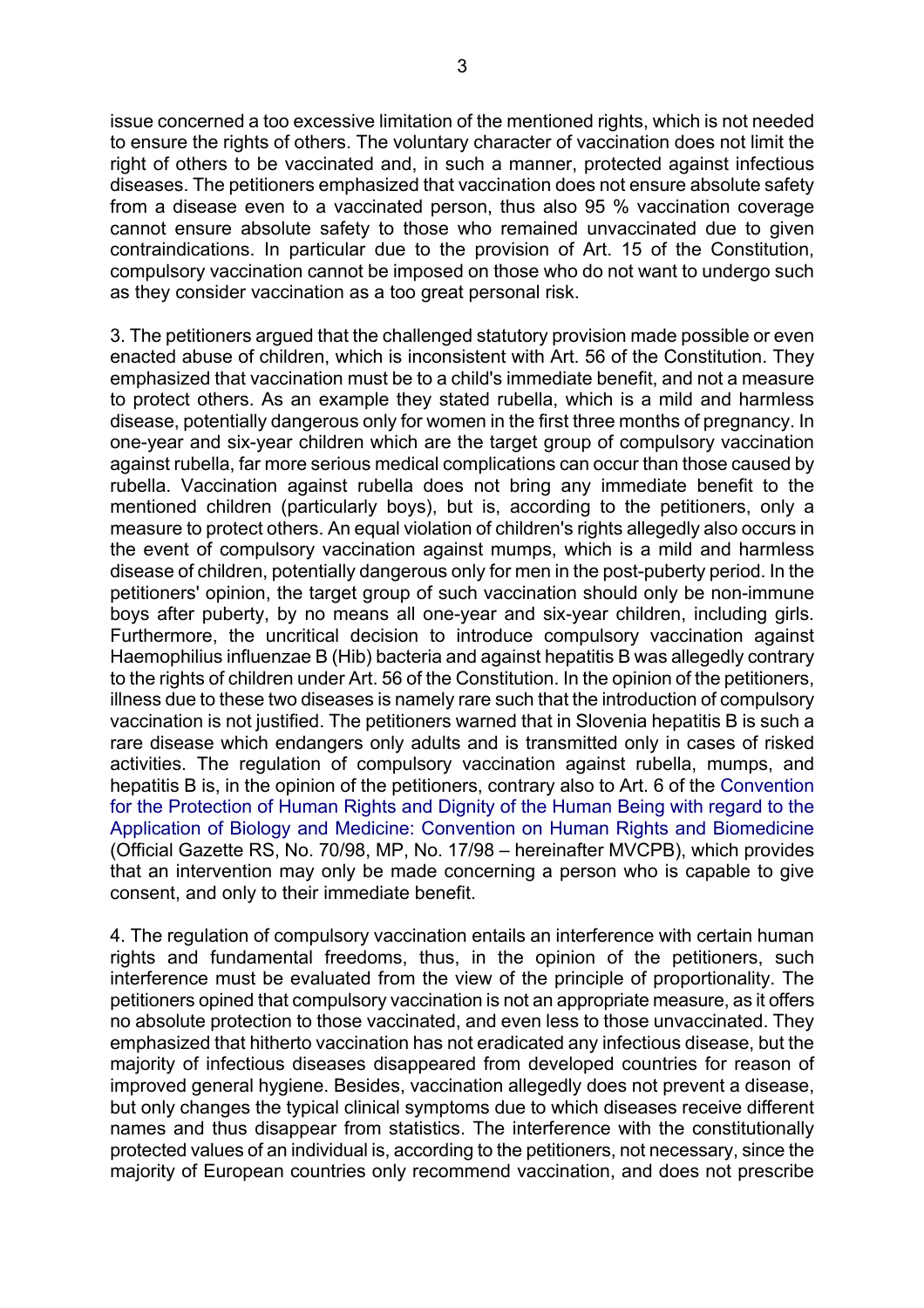such as compulsory. This allegedly demonstrated the fact that goals desired can be achieved in other manners. In the opinion of the petitioners, compulsory vaccination as prescribed by 22.1.1 of ZNB is an excessive measure, as the compulsory program of vaccination for children is too extensive and prescribes vaccination also against diseases which do not threaten the life and health of children. Moreover, vaccination is prescribed for all children, not only for those belonging to risky groups. The petitioners were against the regulation due to which all must be vaccinated to protect a small number of unvaccinated persons who do not undergo vaccination for reason of their health condition. Among such there are many who do not benefit from vaccination, and are thereby only exposed to risks. In the petitioners' opinion, compulsory vaccination simply limits too many constitutional rights, including those that cannot be limited according to the Constitution (e.g. the inviolability of life – Art. 17 of the Constitution).

5. In the opinion of the petitioners, compulsory vaccination entails also a violation of the fundamental principle of modern medical ethics, i.e. the principle of conscious consent of a patient to a medical intervention, which is recognized both in Art. 5 of MVCPB as well as in the valid legislation, i.e. in Art. 47 of the Medical Activities Act (Official Gazette RS, No. 9/92 et seq. – ZZDej) and Art. 47 of the Medical Service Act (Official Gazette RS, No. 98/99 et seq. – ZZdrS). According to the petitioners, conscious consent is a prerequisite for every ethical medical intervention. What is necessarily connected with the concept of conscious consent is the explanatory duty of physicians, who are in every instance obliged to thoroughly inform every vaccinated person (or their statutory representative) of the procedure for vaccination and of possible risks and complications, and may carry out vaccination only if the patient or their statutory representative explicitly consents to such. The petitioners pointed to the booklet issued by the national coordinator of vaccination (Vaccination – Instructions and Recommendations), in which it is mentioned that no consent is needed for compulsory vaccination, as parents give their consent to vaccination already by coming to a medical center together with their children. The petitioners did not agree to such a position, as they opined that parents must be thoroughly informed of every medical intervention regarding a child, and must give their explicit consent prior to every intervention. In the opinion of the petitioners, the provision of Art. 22.1.1 of ZNB is inconsistent with Art. 5 of MVCPB.

6. The petitioners warned that according to the present statutory regulation no one is responsible for the course of vaccination and possible side effects and consequences. They opined that Art. 22.1.1 of ZNB limits physicians and their professional judgment concerning the appropriateness of vaccination regarding every individual, and releases them from responsibility for the consequences of vaccination, as in giving a vaccine a physician becomes a representative of the state. Compulsory vaccination allegedly releases also parents from responsibility. In the opinion of the petitioners, the necessary consequence of such is incaution of both parents and physicians. Practice has allegedly demonstrated that physicians who carry out vaccination are not informed well enough of the effects of individual vaccines, which means that also parents are not given the entire information. The petitioners opined that the voluntary character of vaccination could entail that physicians become personally responsible for every individual vaccination, provide to the greatest possible extent for that there would be no complications, and treat endangered children with a special care. In addition to that, parents would treat vaccination with greater responsibility, and together with a personal physician try to find the most appropriate manner for the protection of their child.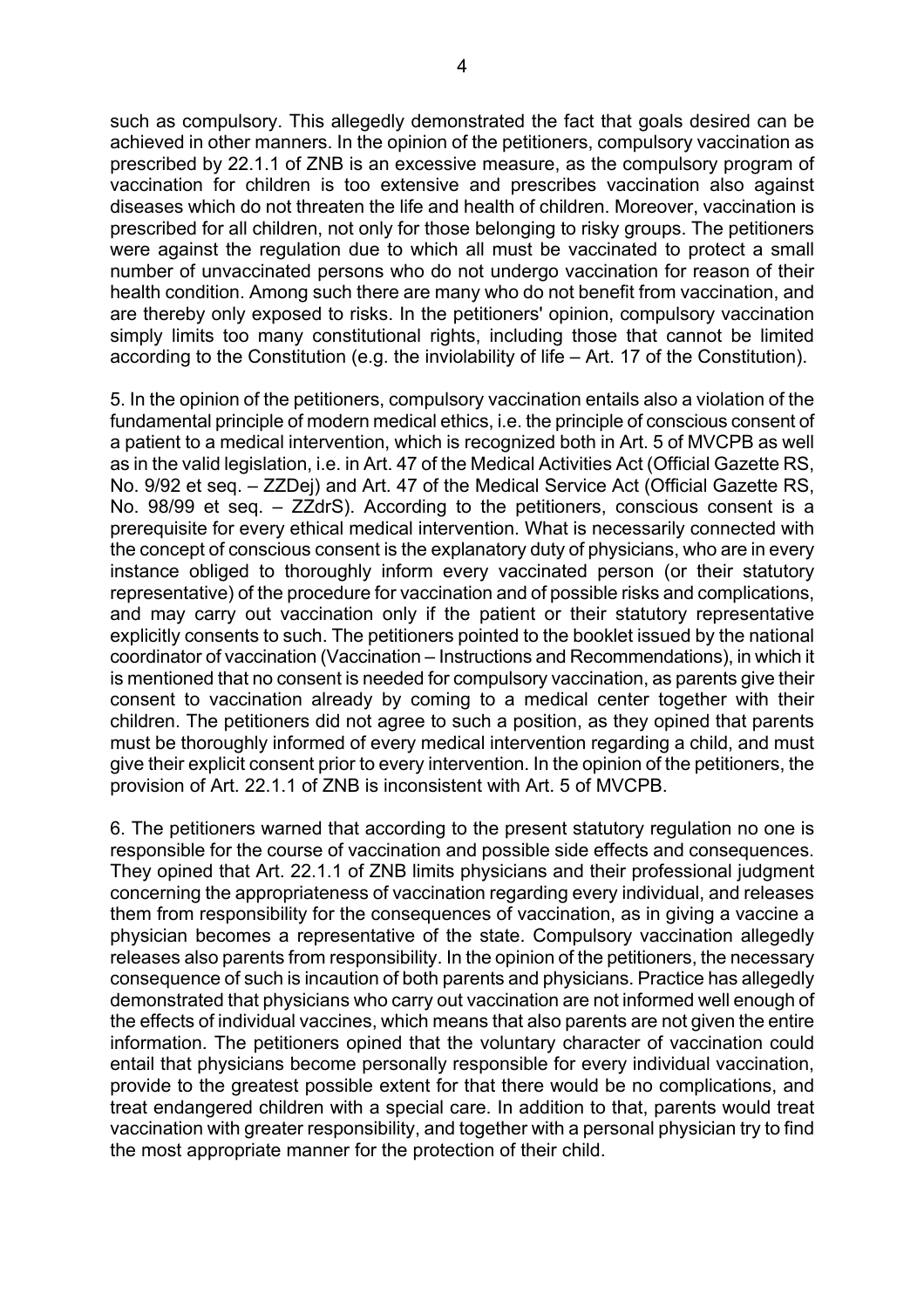7. All the mentioned concerns, which the petitioners referred to Art. 22.1.1 of ZNB, allegedly apply also to Art. 57.1.4 and Art. 57.2 of ZNB, which determine a fine if an individual avoids or makes impossible compulsory vaccination under Art. 22.1 of ZNB.

8. In its reply the National Assembly refused the concerns regarding the inconsistency of the challenged regulation with the Constitution. It explained that in no phase of the ordinary parliamentary procedure the regulation of compulsory vaccination was made problematic, neither from the side of deputies, the working body responsible, nor from the side of the professional or other public concerned. All the time during the discussion and enactment of the law, what was in the center of attention was the legislature's intention to enact all general and special measures for the prevention of infectious diseases, which the state must ensure in conformity with its general social care for the health of inhabitants. The measures also include the challenged statutory provision, which determines compulsory vaccination, and the intention of which is to ensure the highest collective immunity by means of an appropriate scope of vaccination. In order to avoid possible detrimental effects of compulsory vaccination, Art. 22 of ZNB also contains a provision which imposes on physicians carrying out vaccination the duty to previously establish possible justified reasons for excuse from vaccination, i.e. contraindications. On the existence of permanent justified reasons for excuse from vaccination, i.e. permanent contraindications, a special expert commission decides, which is established by the Ministry of Health. In the estimation of the National Assembly, all these statutory mechanisms allow for the possibility that in extraordinary cases vaccination is discontinued. Furthermore, in their opinions, the Government and the Ministry of Health (hereinafter the Ministry) refused the concerns that the petitioners addressed to the challenged ZNB provisions. They were of the opinion that vaccination is an examined and safe health measure by which a number of infectious diseases is prevented and controlled, due to which in the past children and adults had fallen ill and the consequences of which had often been disability and death. Vaccination is not only intended for the prevention of the occurrence of infectious diseases, but also for treatment. According to the Government, the petitioners' assertions on risks due to vaccination were misleading. By means of modern professional methods, medicine with great predictability foretells the movement of infectious diseases, as well as estimates a risk for the spreading of such diseases and the effects of vaccination on the individual and the population. The petitioners' assertions that some diseases have disappeared only due to improved hygienic conditions are, according to the Government, incorrect. Vaccination has importantly decreased people's illness and death due to infectious diseases. By vaccination the individual immunity is established in the first place, however, an even more important goal of such is the establishment of the so-called collective immunity, which prevents that germs in the population covered by vaccination are spread and reach those individuals who could not be vaccinated due to contraindications, or in the cases of whom vaccination was not successful. Vaccination was allegedly not only to the benefit of the individual, but all. In the event of the danger of an infectious disease, the right of the community to prevent the spreading of the diseased prevails over the right of an individual do decide on them. The balance between individual and general values in the area of protection against infectious diseases is, according to the Government, the issue regarding which the state has the right to regulate health care in a manner such that protects the health of all citizens to the greatest possible extent. Furthermore, the Ministry and the Government emphasized that a great care is devoted to safe vaccination. Only safe and quality vaccines are used, in which every series of vaccine is under special control. Additionally, prior to vaccination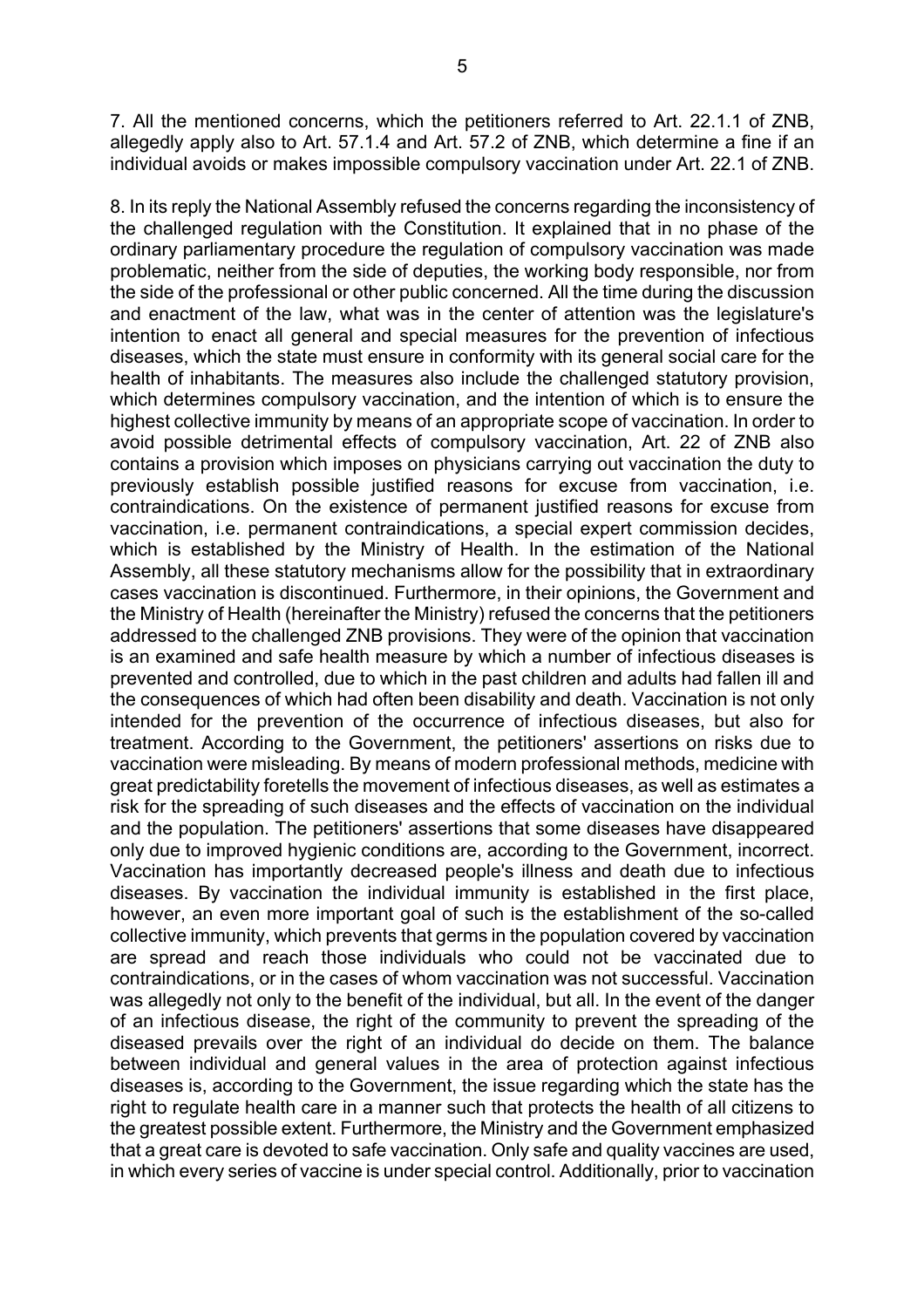the physician must establish possible contraindications and, given justified reasons, discontinue vaccination. The Ministry recognized that developed countries mostly do not determine compulsory vaccination (compulsory vaccination is allegedly prescribed only in Italy, France, Finland, Japan and in a majority of federal states in the USA), however, it thereby warned that, these states have for a longer time invested in the health education of their citizens and their care for their own health. The Ministry was of the opinion that in Slovenia the gaining of such consciousness is only at the beginning, and estimated that, given the present level of health consciousness and due to a negative campaign against compulsory vaccination, the immediate discontinuance of carrying out compulsory vaccination would entail the lowering of the proportion of vaccinated persons from the present 90–95% to 70%, or even lower. Therefore, according to the Ministry and the Government, the decision on the discontinuance of compulsory vaccination would entail an enormous risk, in particular if such begins to apply immediately and without long-term investments in citizens' gaining appropriate consciousness.

9. Replying to the opinions of the Government and the National Assembly, the SVOOD Society for Freedom of Decision-Making expressed its discontent with their positions. It repeated that the challenged ZNB provisions are unconstitutional, as the legislature did not make the inevitably necessary balancing between the constitutionally protected values which collide in this case. The unconstitutionality of the challenged statutory provisions was allegedly in that, in interfering with important constitutional rights such as the rights to life and health, the legislature did not clearly regulate the rights of affected persons or procedures in which the individual could defend their human rights and fundamental freedoms. As the challenged ZNB provisions did not regulate these essential issues, they were inconsistent with Art. 2 of the Constitution. In the opinion of the SVOOD Society, the provisions on the previous establishment of contraindications, to which the Government and the Ministry referred thereby justifying the existence of compulsory vaccination, do not suffice for an effective defense of the rights of affected persons.

 $B - I$ 

10. Pursuant to Art. 24 of the Constitutional Court Act (Official Gazette RS, No. 15/94 – hereinafter ZUstS), everyone who files a petition for the commencement of proceedings must demonstrate their legal interest. Legal interest for the filing of a petition is demonstrated, if a regulation or a general act for the exercise of public authority, whose review the petitioner proposes, directly interferes with their rights, legal interest, or legal position. According to the established constitutional review, political parties, societies, chambers, and associations have legal interest only for the challenging of regulations which directly interfere with their rights, legal interests, or legal positions. For petitions that they file on behalf of their members and due to their interests, their legal interest is not demonstrated. Exceptionally, the Constitutional Court recognizes the legal interest for filing petitions to those associations which have been established for the very purpose of ensuring the rights and interests of a group of persons who associate with such, while a challenged regulation allegedly violates these rights (see, e.g., Decision No. U-I-86/94, dated 6 April 1995, Official Gazette RS, No. 86/94 and DecCC V, 153; Decision No. U-I-75/96, dated 14 November 1996, Official Gazette RS, No. 66/96 and DecCC V, 154, and Ruling No. U-I-190/95, dated 15 July 1999, Official Gazette RS, No. 59/99 and DecCC VIII, 95; Decision No. U-I-31/96, dated 26 November 1998, DecCC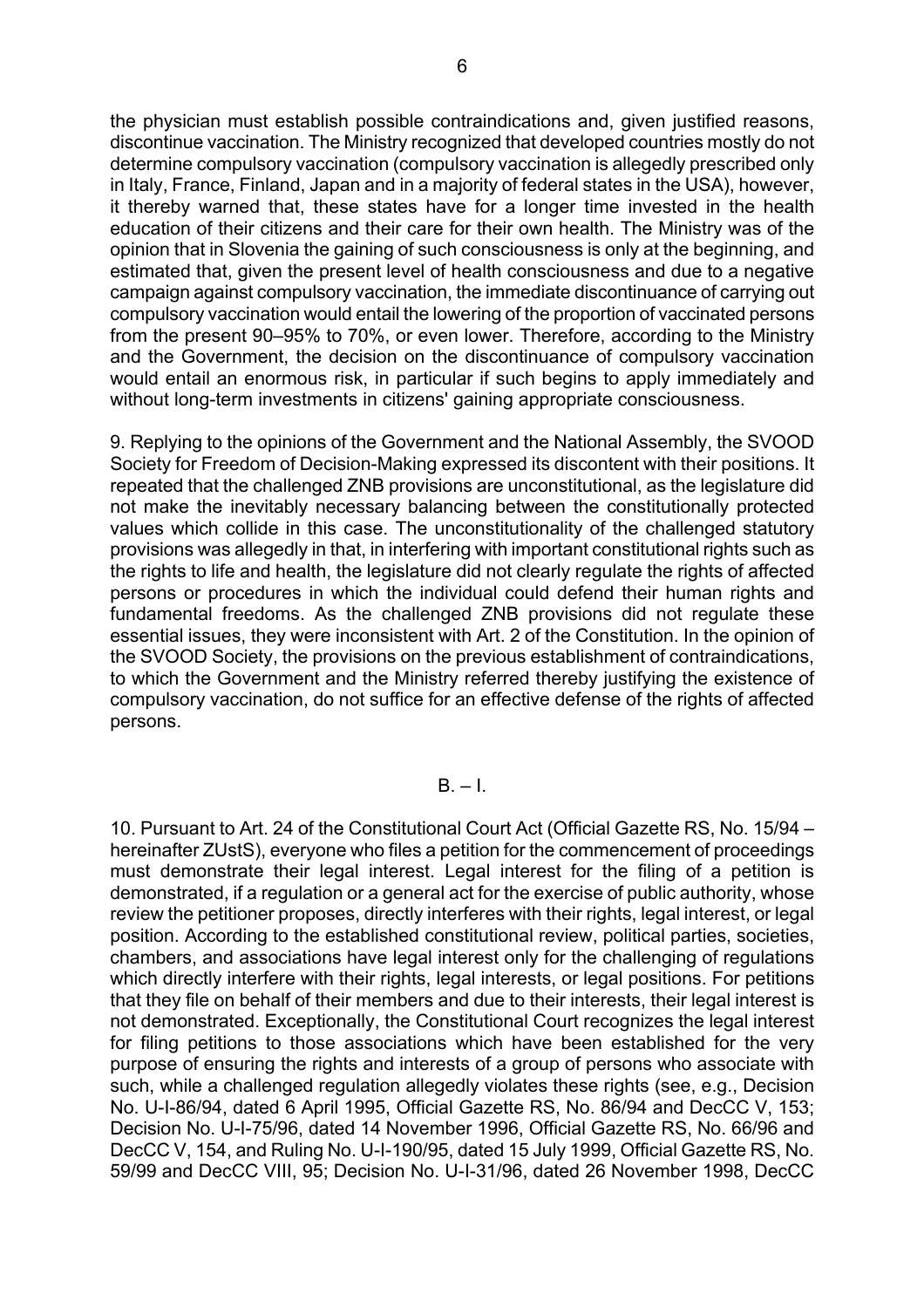VII, 212). Such a case is also the case of the SVOOD Society, which has been established for the very purpose of ensuring the rights and interests of parents on whom the Act imposes the obligation of the compulsory vaccination of their children. Therefore, the Constitutional Court recognized the mentioned society their legal interest, accepted the petition, and, given the fulfilled conditions under Art. 26.4 of ZUstS, continued with deciding on the merits of the case.

11. At the session dated 8 May 2003, the Constitutional Court decided to hold a public hearing in this case. Subsequently it, however, evaluated that the state of facts being the basis for the review of the constitutionality of the challenged provisions was sufficiently explained, and that additional explanation by the parties was not needed. Finally, it decided not to hold a public hearing.

## $B. - II.$

12. Art. 22.1.1 of ZNB determines compulsory vaccination against tuberculosis, diphtheria, tetanus, whooping cough, infantile paralysis, measles, mumps, rubella, and hepatitis B. The provisions of Art. 57.1.4 and Art. 57.2 of ZNB determine a fine if an individual avoids or makes impossible compulsory vaccination determined in Art. 22.1 of ZNB.

13. Art. 51.1 of the Constitution determines the right to health care. It is a human right of a positive status, which requires from the state active operation. The state must with appropriate measures ensure the effective exercise of this human right. It must ensure by appropriate measures that individuals and inhabitants are provided necessary preventive and curative health measures, with the purpose to ensure the highest possible level of health.<sup>[1](#page-6-0)</sup> Health care can be understood in a broader meaning (including various, also preventive, measures which have a direct or indirect positive impact on the preservation or improvement of health), or a narrower meaning of medical treatment in the event of an individual's immediate need for health care. The constitutional right to health care contains both aspects, i.e. the broader (more general) and the narrower (more concrete, if seen from the view of an individual).<sup>[2](#page-6-1)</sup> Vaccination against infectious diseases is such a preventive health measure, which means medical treatment in the broader meaning, and contributes to the preservation of the health of the individual and the members of a wider community.

14. Art. 51.3 of the Constitution contains the principle of the voluntary character of medical treatment, which includes the prohibition that no one may be compelled to undergo medical treatment except in cases provided by law. The principled prohibition against compelled medical treatment derives from the position that an individual is the subject and not the object of treatment. Furthermore, the expression "medical treatment" determined in Art. 51.3 of the Constitution must be understood in a broader manner such that embraces the use of every individual medical intervention, either curative or preventive, i.e. any medical intervention. However, it is necessary to emphasize that the right to refuse medical treatment is not absolute. This already derives from Art. 51.3 of

 $\overline{a}$ 

<span id="page-6-0"></span><sup>&</sup>lt;sup>1</sup> Kresal B. in: Šturm L. (ed.), Komentar Ustave Republike Slovenije [The Commentary on the Constitution of the Republic of Slovenia], Fakulteta za podiplomske državne in evropske študije, Ljubljana 2002, p. 547, indents 5 and 7.

<span id="page-6-1"></span> $2 \text{ Kresal B.: p. 548, indent 8.}$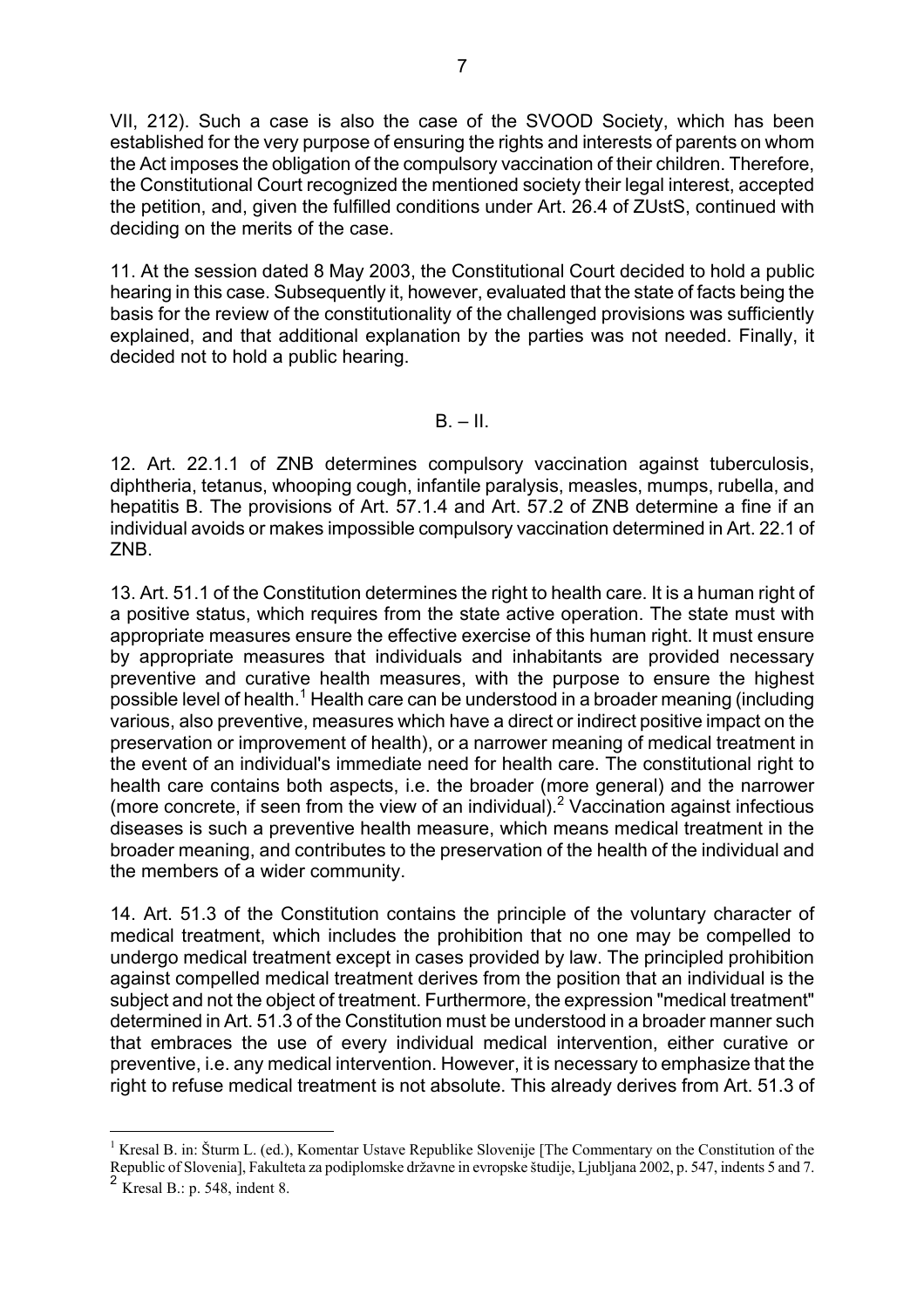the Constitution which explicitly allows limitations determined by law. $^3$  [T](#page-7-0)hus, it is allowed by law to determine cases in which medical treatment can be carried out without the individual's consent or even against their (explicitly expressed) will.

15. Vaccination is one of health measures in which an interference with the physical integrity of an individual is inevitable. In connection with such there also appears the question of the patient' s consent as the basic condition of the admissibility of every medical intervention, and the question of a conflict between the rights of an individual on the one hand and the public interest to ensure appropriate measures for the protection of the health of inhabitants on the other hand. By determining compulsory vaccination, the legislature evidently stemmed from that the ensuring of the health of the entire population is a more important value than the patient's right to decide on them.<sup>[4](#page-7-1)</sup>

16. Thus, Art. 22.1.1 of ZNB (compulsory vaccination) refers to interference with certain human rights – the right of an individual to decide on them, the right to the protection of their physical integrity (Art. 35 of the Constitution), and the right to voluntary undergo medial treatment (Art. 51.3 of the Constitution). From the view of the individual's right to decide on them, also the provision of Art. 5 of MVPCB is important, which provides that a medical intervention can only be made after a person concerned was informed and consented to such, given that such a person must previously be appropriately informed of the purpose and character of the intervention, as well as of its consequences and risks. Art. 6 of MVCPB determines the protection of persons who are not capable of giving their consent. It provides that, with due consideration to Arts. 17 and 20 of the Convention, an intervention can be made concerning a person who is not capable of giving their consent to such only to its immediate benefit. When, according to law, a minor is not capable of consenting to an intervention, the intervention may be carried out only with the permission of their representative or an institution or a person or an authority as provided by law. The opinion of minors should be regarded in proportion to their age and capacity for discernment (Art. 6.2). In the concrete case the petitioners are parents who opposed compulsory vaccination due to interference with the constitutional rights of their children. They had the basis for such in Art. 47.1 of ZZDej, which provides that parents (or custodians) should assert the rights connected with medical treatment for children up to the age of fifteen. Thus, compulsory treatment entails an interference with the mentioned constitutional rights of children who, however, given there age and capacity for discernment cannot assert such themselves, which is why parents assert such for them. Concerning such, it is necessary to point to Art. 24 of the UN Convention on the Rights of the Child (Official Gazette SFRY, No. 15/90, Act on Notification of Succession concerning UN Conventions and Conventions Adopted in the International Agency for Atomic Energy, Official Gazette RS, No. 35/92, MP, No. 9/92 – hereinafter KOP), in which special care for the health of the child is emphasized. According to Para. 1 of this article, state parties recognize the child's right to the highest achievable level of health, the services of institutions for the medical treatment of diseases, and to medical rehabilitation. Para. 2 of the same article determines that state parties shall try to fully exercise this right and to that purpose adopt appropriate measures, among which also measures for the development of preventive health care (Art. 24.2.f of KOP).

<span id="page-7-0"></span><sup>3</sup> Kresal B.: p. 550, indent 13.

<span id="page-7-1"></span><sup>&</sup>lt;sup>4</sup> Šelih, A.: Pravni vidiki obveznega cepljenja [Legal Aspects of Compulsory Vaccination]; XI. srečanje pediatrov v Mariboru, Slovenska pediatrija, Ljubljana, Pediatrična klinika, 2000, pp. 52-54.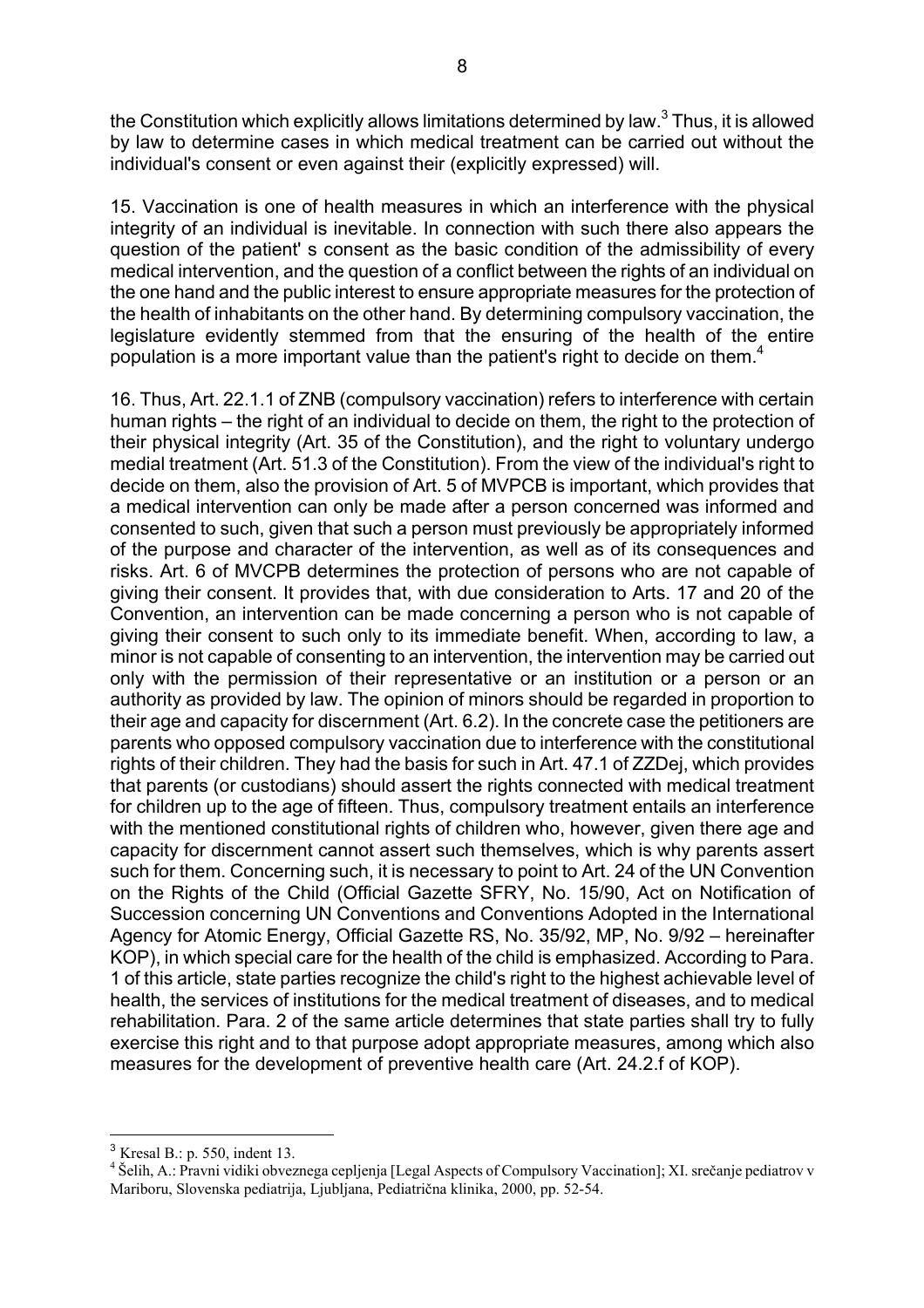17. The aim that the legislature pursued in the determination of compulsory vaccination was to prevent the spreading of infectious diseases. Thereby, what was to be achieved to the highest possible extent was the protection of the individual against infection and the prevention of the occurrence of epidemics, which in the past had caused the damage of health, and in certain instances also the death of a great number of people. As it was already mentioned in Para. 13 of the reasoning, the legislature is not only justified, but also, pursuant to Art. 51.1 of the Constitution, also obliged to adopt measures by which individuals and inhabitants are entirely ensured the highest possible level of health. In this view, the legislature had a legitimate, i.e. sound and reasonable, aim to interfere with human rights. From this aspect, the interference at issue was not inadmissible as, according to the constitutional review based on Art. 15.3 of the Constitution, human rights and fundamental freedom may be limited due to the rights of others or the public benefit.

18. In addition to that an interference with human rights can only be based on a legitimate, sound and reasonable, aim, according to the established constitutional review, it is always necessary to evaluate whether such is in conformity with the principles of a state governed by the rule of law (Art. 2 of the Constitution), i.e. with the one of these principles which prohibits excessive state interferences also when a legitimate aim is pursued (the general principle of proportionality). The Constitutional Court evaluates whether there was a too excessive interference on the basis of the socalled strict test of proportionality. This test includes the review of three aspects of the interference:

(1) whether the interference was necessary (needed) for reaching the aim pursued;

(2) whether the evaluated interference was appropriate to reach the aim pursued, in the sense that the aim is possible to be achieved by the interference;

(3) whether the weight of consequences of the evaluated interference with an affected human right is proportional to the value of the aim pursued, or to the benefits that will occur due to the interference (the principle of proportionality in the narrower meaning). Only if the interference stands all three aspects of the test, it is constitutionally admissible. The constitutional authority vested in the legislature to limit constitutional rights (in this case the authority to determine exceptions from voluntary undergoing medical treatment) also does not entail that the legislature can determine limitations or interferences at its free will. The general constitutional principle of proportionality must be considered in every limitation of human rights and fundamental freedoms, irrespective of the basis of the legitimacy of interference.

19. In the framework of the test of proportionality, the Constitutional Court first reviewed whether the interference with the constitutionally protected physical integrity of an individual, the individual's right to decide on them (Art. 35 of the Constitution), and the individual's right to voluntary undergo medical treatment (Art. 51.1 of the Constitution), was necessary to achieve the constitutionally admissible goal, which is to prevent and control infectious diseases. As already mentioned, the state is obliged to ensure appropriate health protection against infectious diseases which can threaten the health and life of an individual or the entire population. At the same time, it is necessary to emphasize that also every individual is obliged to take care of their own health, $5$  which

 $\overline{a}$ 

<span id="page-8-0"></span><sup>&</sup>lt;sup>5</sup> | Art. 4.1 of the ZNB explicitly determines that everyone has the right to protection from infectious diseases and hospital infections, and the duty to protect their health and the health of others from these diseases. On the duty to protect one's own health see also Šeparović, Z.: Granice rizika, etičkopravni pristupi medicini [The Limits of Risk, Ethical and Legal Approaches to Medicine]; Znanstvene monografije, Zagreb, Čakovec, 1985; p. 20.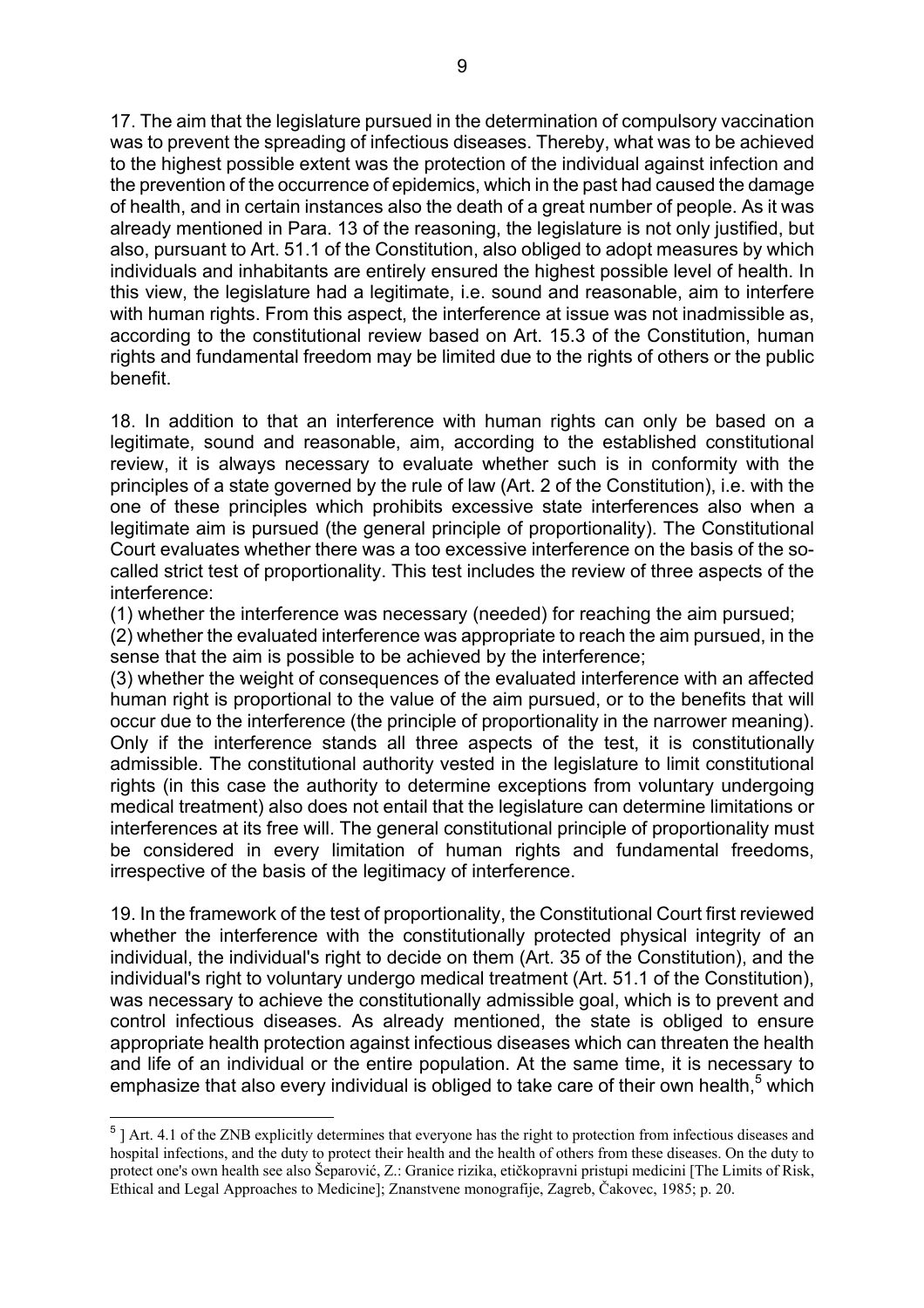includes the duty of cooperation in preventive measures, which are determined to the benefit of the individual and to the general benefit. In Art. 22.1.1 of ZNB the legislature determined infectious diseases against which vaccination is compulsory. In connection with the petitioners' concern that the list of these diseases is too broad, the Constitutional Court explains that the evaluation which infectious diseases present a danger for the health of the individual and the population such that they justify the determination of a measure of compulsory vaccination, must be left to the medical (or epidemiological) profession. Thus, a comparison with other countries cannot be decisive for its evaluation, as well as it is not possible to consider the assertions that there are allegedly no reasons for compulsory vaccination against certain milder infectious diseases (e.g. mumps and rubella). As it follows from the explanation of the draft ZNB (Reporter NA, No. 4/94), in the determination of the list of infectious diseases, the legislature followed the recommendation of the World Health Organization (hereinafter WHO) and the goals that WHO set in the period until 2000. $6$  By vaccination against infectious diseases the immunity of a vaccinated individual is established and, with 90– 95% vaccination coverage of the population against individual diseases, also the socalled collective immunity of the population. The spreading of infectious diseases and thereby the occurrence of epidemics can be prevented only by an efficient degree of vaccination of the population. Accordingly, it is necessary that all those in whom no justified reasons were established for excuse from vaccination (the so-called contraindications) are subject to vaccination. As the Constitution itself in Art. 51.3 allows that health measures can be determined also without the consent of an individual, the legislature was allowed to prescribe compulsory vaccination as a measure for reaching the goal pursued. The petitioners did not state by which milder measure the same degree of vaccination coverage of the population can be achieved.<sup>[7](#page-9-1)</sup> They only assume that also if vaccination was not compulsory a sufficient number of individuals would decide for such, which is why it is not allegedly necessary for them (or their children) to undergo vaccination. As by vaccination the collective protection of the population against infectious diseases is ensured, in exercising their right to decide on them the individual cannot rely on that those who undergo vaccination will take care of protection against the spreading of infectious diseases (and thereby also of their protection).

20. There is no doubt that vaccination has importantly contributed to raising the level of the health of population, and that it has to a great extent contributed to decrease in the number of sick persons and those who die due to infectious diseases, or to that there have not been epidemics or even certain infectious diseases (e.g. diphtheria) for several years.<sup>8</sup>From the strategy that WHO created for the 2002–2005 period<sup>9</sup> what follows is

<span id="page-9-3"></span><span id="page-9-0"></span><sup>6</sup> In the programme of the WHO – Immunization policy, Global Programme for Vaccines and Immunization, WHO, Geneva, 1996 – it is recommended that in all countries vaccination against infantile paralysis, diphtheria, whooping cough, tetanus, and measles, and also against tuberculosis (especially in countries where this disease is still frequent) and hepatitis B (this vaccination should have been introduced into the national programmes of all countries by 1997) should be provided.

<span id="page-9-1"></span><sup>&</sup>lt;sup>7</sup> A sufficient degree of the vaccination coverage of children can also be achieved with indirect measures: in a manner such that at the enrolment into school a confirmation of vaccination against certain diseases must be presented, or by limiting the reimbursement of medical treatment costs and absence from work due do a disease, which could have been prevented by vaccination.

<span id="page-9-2"></span><sup>&</sup>lt;sup>8</sup> From the information of the IVZ, which keeps a register of reported infectious diseases in Slovenia it is evident that the last case of diphtheria was registered in 1967. Also the information for other infectious diseases (e.g. infantile paralysis, whooping cough etc.) shows a steep decrease in the number of patients. From the information of the WHO, published in the report "WHO vaccine-preventable diseases: monitoring system, 2003 global summary" (published on the WHO web site: <http://www.who.int/vaccines-documents/>) it follows that the mortality rate of children due to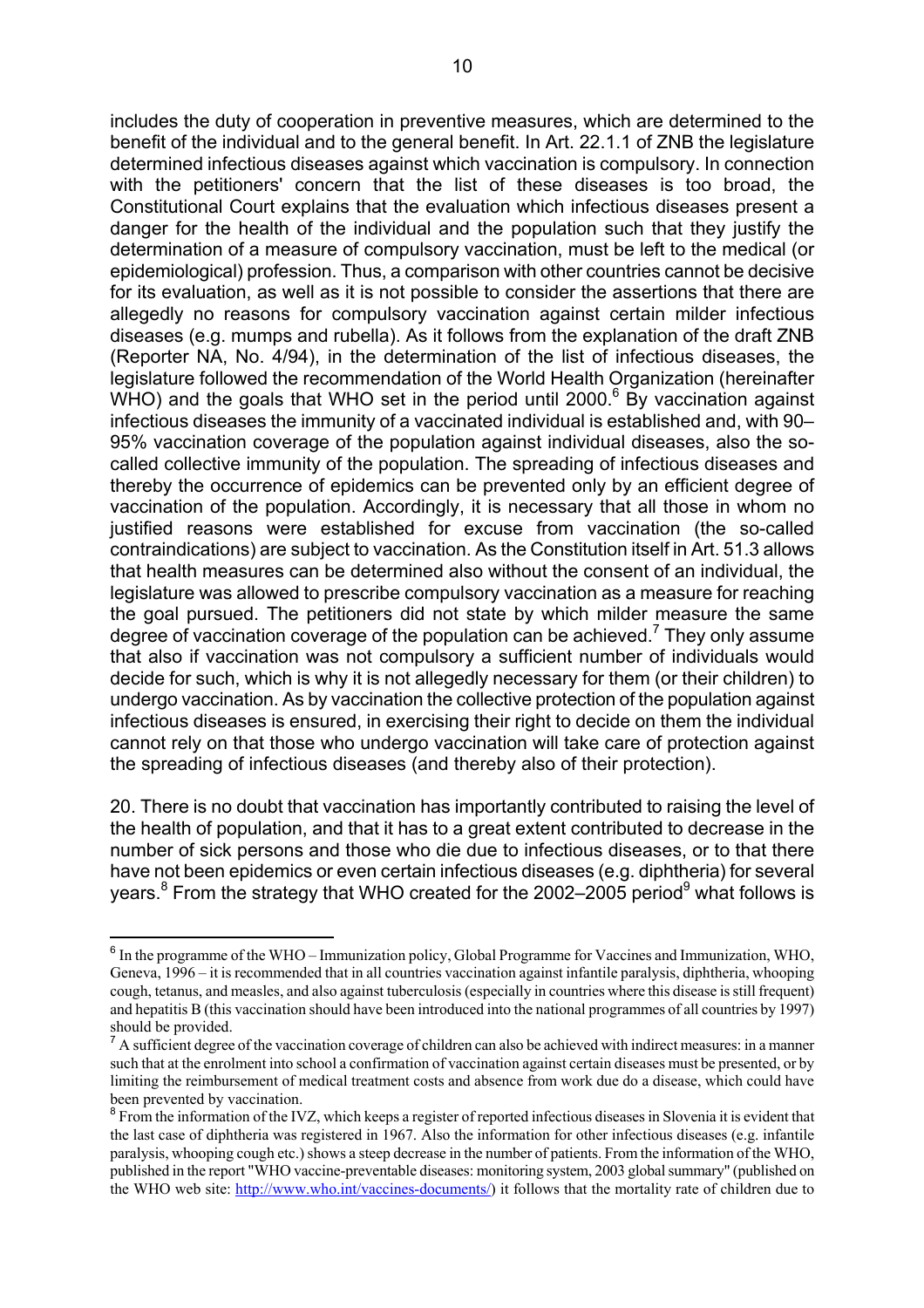trying to ensure the greatest accessibility of vaccines and vaccination coverage of children as possible, all with the goal to prevent and control, as well as eradicate certain infectious diseases (one of the major goals of WHO for the period until 2005 is, e.g., the eradication of infantile paralysis). In accordance with the evaluation of the Constitutional Court, compulsory vaccination as determined by the legislature in Art. 22.1.1 of ZNB is a measure appropriate for reaching the pursued aim, i.e. the prevention and control of infectious diseases.

21. In the framework of proportionality in the broader meaning, the Constitutional Court weighs the importance of the right affected by interference against the right which is to be ensured by the interference, and establishes the weight of the interference in proportion to the weight of the rights affected. Given the review of this criterion, the Constitutional Court established that the benefit which vaccination brings for the health of the individual and the broader community exceeds the potential damage individuals might suffer due to side effects of this measure. Even if in individual cases unwanted side effects of vaccination occur, they are mostly of a milder character, which cease to exist without a medical intervention and permanent consequences (e.g. milder allergic reactions, raised temperature, and headache, etc.). Medical aid or even hospitalization is needed very rarely.<sup>10</sup> According to experts' evaluation, the risk that an individual will suffer an impairment of health due to vaccination is essentially lower than the risk that they would face due to illness, which could cause more serious consequences than vaccination. In instances in which vaccination would pose a too great risk for the health of the individual, the Act makes possible the establishment of (permanent) justified reasons for excuse from vaccination (more on this in Para. 26 of the reasoning). The petitioners otherwise referred to certain sources from which allegedly follow that vaccination can cause serious impairments of health or even death, however, epidemiological research did not confirm the causal connection between the effect of vaccines and the impairments of health or even instances of death.<sup>11</sup> Furthermore, that in our country the number of negative side effects is relatively low follows from the statistical data of the IVZ.<sup>12</sup> The discontinuance of compulsory vaccination would on the other hand entail a great risk that, due to the degree of vaccination coverage falling below the critical point, infectious diseases and epidemics recur. These consequences would be for the health and life of the people incomparably greater than the risk of health problems, which only rarely occur after vaccination. Therefore, the Constitutional Court

infectious diseases in certain less developed countries (particularly in Africa) is still very high, where one of the main reasons for that is the inaccessibility of vaccines.

<sup>9</sup> Vaccines, Immunization and Biologicals: 2002-2005 Strategy; published on the web site <http://www.who.int/vaccines-documents/>

<span id="page-10-0"></span><sup>&</sup>lt;sup>10</sup> Thus, Kraigher, A.: Cepljenje – najučinkovitejša zaščita pred nalezljivimi boleznimi [Vaccination – The Most Effective Protection against Infectious Diseases], ISIS, December 2001, pp. 54 and 55. According to the author's opinion, along decreasing numbers of patients with infectious diseases, against which they are vaccinated, every effect associated with vaccination is very noticeable and attracts the attention of doctors as well as the vaccinated persons and the people around them.

<span id="page-10-1"></span><sup>&</sup>lt;sup>11</sup> Dr. A. Kraigher points this out in the article mentioned under Note 10. On the fact that there are no clinical or laboratory evidence of a direct causal connection between certain severe side effects (e.g. death) and vaccination speaks also Geoffrey Evans in the article: Vaccine injury compensation programs worldwide (published in the official gazette of the International Society for Vaccine: Vaccine, Volume 17, Supplement 3, Elsevier Science Ltd., 1999 and on the web site: [www.elsevier.com/locate/vaccine](http://www.elsevier.com/locate/vaccine)). The author stresses that it remains unclear, which cases of injury and death can really be attributed to the effect of vaccines.

<span id="page-10-2"></span><sup>&</sup>lt;sup>12</sup> The information of the IVZ on the number of side effects in Slovenia in 2000 show that in that year 248 cases were reported where the most frequent side effects were: swelling (128), redness (117), pain at the place of injection (93) and elevated temperature (89). Because of effects associated with vaccination, 19 children were hospitalized in 2000.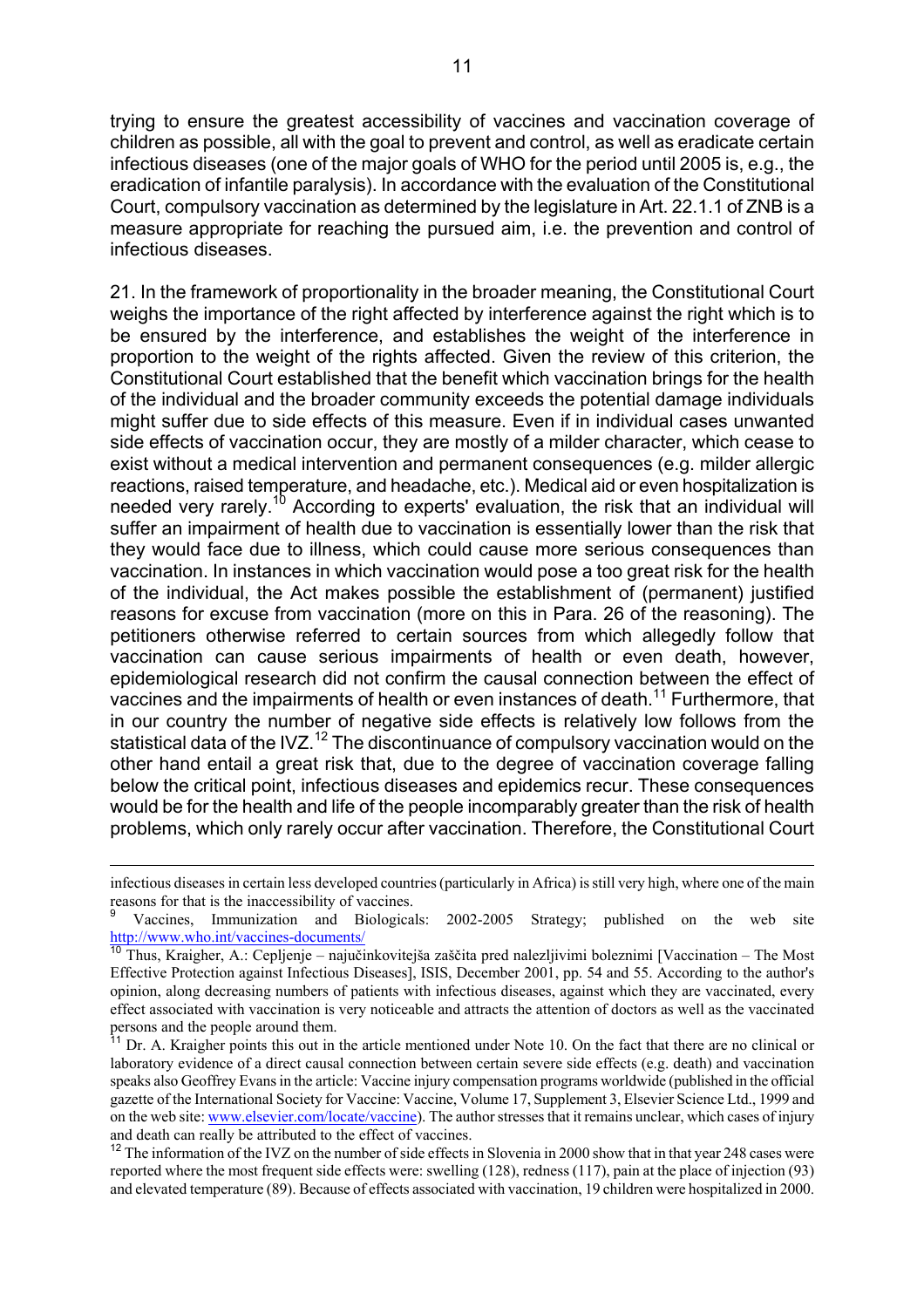evaluated that the benefits that compulsory vaccination brings for the health of the individual and members of the broader community outweighs the weight of consequences of the interference with the constitutional rights of the individual. Thus, compulsory vaccination as determined by ZNB is not an excessive measure.

22. On the basis of the above-mentioned, the Constitutional Court holds that Art. 22.1.1 of ZNB is not inconsistent with Art. 35 and Art. 51.3 of the Constitution. Thereby it is also not inconsistent with Art. 5 of MVCPB, which contains the general principal of consent to a medical intervention, and with Art. 6 of MVCPB, which determines the protection of persons who are not capable of consenting. As the petitioners challenged Art. 57.1.4 and Art. 57.2 of ZNB only in conjunction with Art. 22.1.1 of this Act, the Constitutional Court established that also these two provisions are not inconsistent with the Constitution.

23. Furthermore, the challenged statutory provisions cannot be viewed as inconsistent with Art. 56 of the Constitution. The Constitution obliges the state to provide for children a special protection and care. The legislature ensures this protection by regulations in the areas of family law, labor law, social protection, and other areas. A special protection and care must be ensured for children also in the area of health care. By prescribing compulsory vaccination the legislature acted in accordance with the duty to ensure to everyone, particularly children, necessary preventive and curative health measures, which guarantee the highest possible level of health. The petitioners' concern that compulsory vaccination abuses children is thus unfounded.

24. Regarding the petitioners' concern that the challenged ZNB provisions were contrary also to the provisions of Art. 47 of ZZDej and Art. 47 of ZZdrS, which contain the principle of conscious consent of a patient to a medical intervention as the basic principle of modern medicine ethics, it is necessary to explain that the Constitutional Court has no jurisdiction to decide on the mutual consistency of statutes or statutory norms, except when due to their mutual inconsistency the principles of a state governed by the rule of law (Art. 2 of the Constitution) are violated. This case is not such an example. Even if a medical intervention is made without consent, as in the case of compulsory vaccination, the physician must explain the patient (when the patient is a child, their parents or custodians) the intention, effects, and side effects of the intervention. The petitioners' assertions relating to the activities of physicians in concrete cases, however, cannot be a basis for the constitutional review of the challenged provisions.

25. The petitioners also pointed to the incompatibility of interests and the inappropriateness of procedures for the approval of vaccines, the formation of recommendations for vaccination, and the import of vaccines. In this respect it is necessary to emphasize that Art. 5.3 of ZNB determines the tasks of the IVZ in the area of protection against infectious diseases. According to the mentioned statutory provision, the IVZ and regional institutes observe and study epidemiological conditions of infectious diseases, in conformity with the obligations assumed with international agreements and the programs of WHO, and on such bases and in conformity with the plan of health care of the Republic of Slovenia prepare programs for the prevention, control, elimination, and eradication of infectious diseases. These programs and determined by the Minister of Health, for a particular year or a longer period. The program must determine measures, their implementers, time limits for the performance of individual tasks, and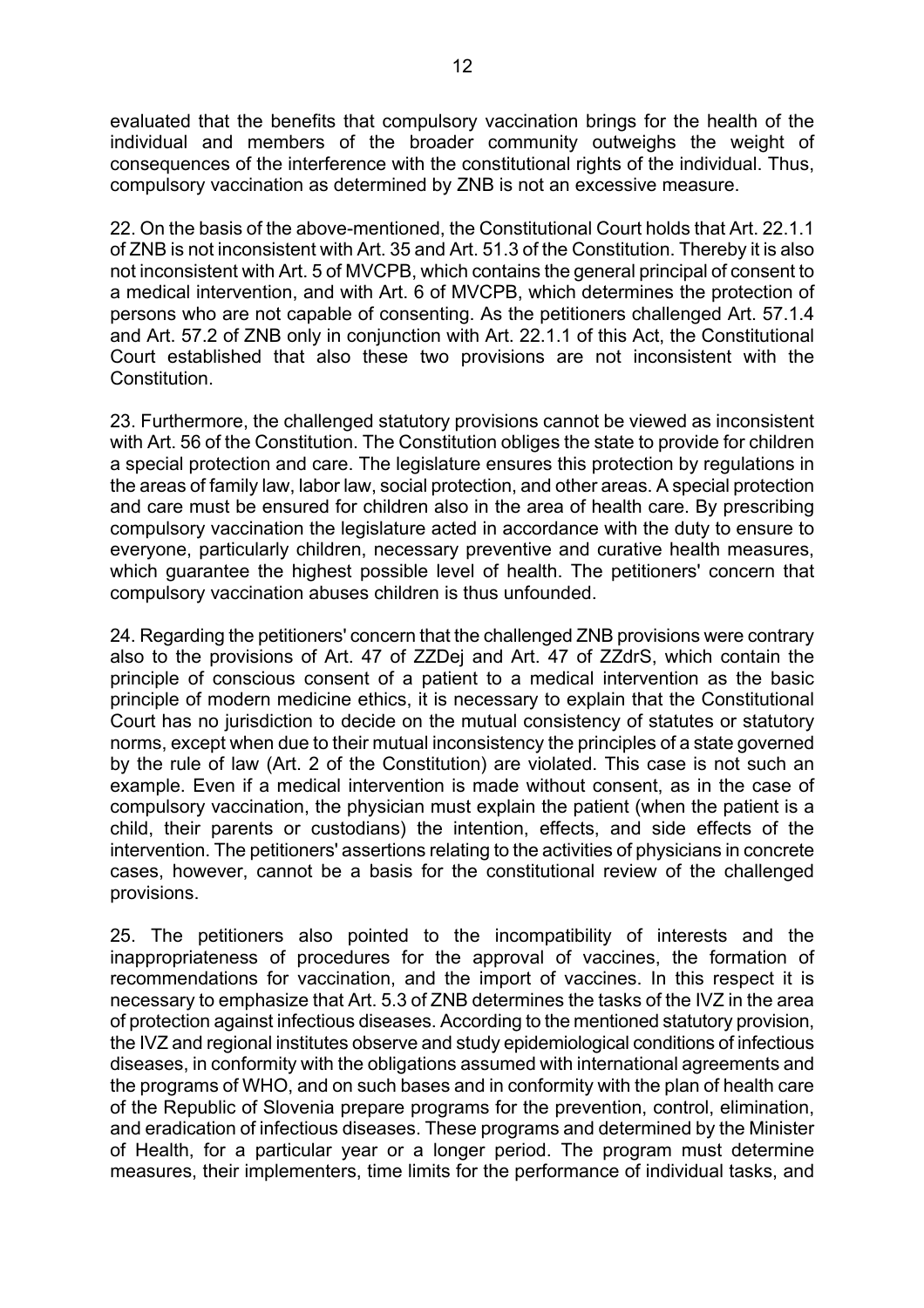necessary financial resources (Art. 5.4 of ZNB). Thus, the yearly program of vaccination and protection by medicines, and the conditions and manners of the implementation of this program, are determined by the Minister of Health, on the proposal of the IVZ (Art. 25.1 of ZNB). In the program of immunoprophylaxis and chemoprophylaxis for an individual year also the performers of the program are always determined. One of them is the IVZ. The conditions and procedure for obtaining a special permit for the import of medicines (among such also vaccines), which is issued by the Office of the Republic of Slovenia for Medicines, are determined by the Rules on Conditions and Procedure for Obtaining a Special Permit for the Import of Medicines and Medical Instruments (Official Gazette RS, 72/2000). As for all other medicines, the IVZ must obtain an appropriate permit by the Office of the Republic of Slovenia for Medicines also for the import of vaccines. The Medicines and Medical Instruments Act (Official Gazette RS, No. 101/99 et seq. – ZZMP) determines the conditions under which medicines can be put on the market. However, a concrete carrying out of these procedures cannot be a subject of constitutional review.

### $B = III$ .

26. The allegation of the petitioners that the legislature did not regulate the rights of injured persons or proceedings in which they could protect their rights is substantiated. Art. 22.2 of ZNB determines that a physician performing vaccination must determine in advance whether there are well-founded reasons for refraining from vaccination (contraindications), whereas an expert commission appointed by the minister responsible for health shall decide whether there are permanent well-founded reasons for refraining from vaccination (permanent contraindications) (Art. 22.3 of ZNB). Applying a linguistic interpretation of the above-cited statutory provision, it could be concluded that the expert commission "decide" whether there exist permanent well-founded reasons for refraining from vaccination. However, the practice has not developed in this direction. The expert commission is namely functioning only as an advisory body and gives opinions whether there exist (permanent) contraindications in cases in which a physician performing vaccination requests such an opinion. Thus, the expert commission does not issue decisions by which it would decide on the rights and obligations. Furthermore, it does not follow from legislative materials whether the intention of the legislature was that the expert commission issued any decisions. As regards the fact that the legislature did not regulate special proceedings, the expert commission could proceed applying the provisions of administrative procedure, for which basis is provided in Art. 4 of the General Administrative Procedure Act (Official Gazette RS, No. 80/99 *et sub.* – hereinafter ZUP). However, the statutory regulation regarding the abovementioned issue is not clear. Moreover, the legislature did not define the rights of individuals (or parents or other statutory representatives of a child) in proceedings for determining contraindications. ZNB namely does not determine by which legal remedies, in which proceedings, and before which body, an individual may pursue their disagreement with the physician's decision regarding the (non)existence of wellunfounded reasons for refraining from vaccination (contraindications), or their disagreement with the expert commission's decision regarding the (non)existence of permanent well-founded reasons for refraining from vaccination (permanent contraindications). The expert commission issues an opinion on the (non)existence of contraindications upon the proposal of a physician performing vaccination. The opinion is in general sent only to the physician performing vaccination, and not also to the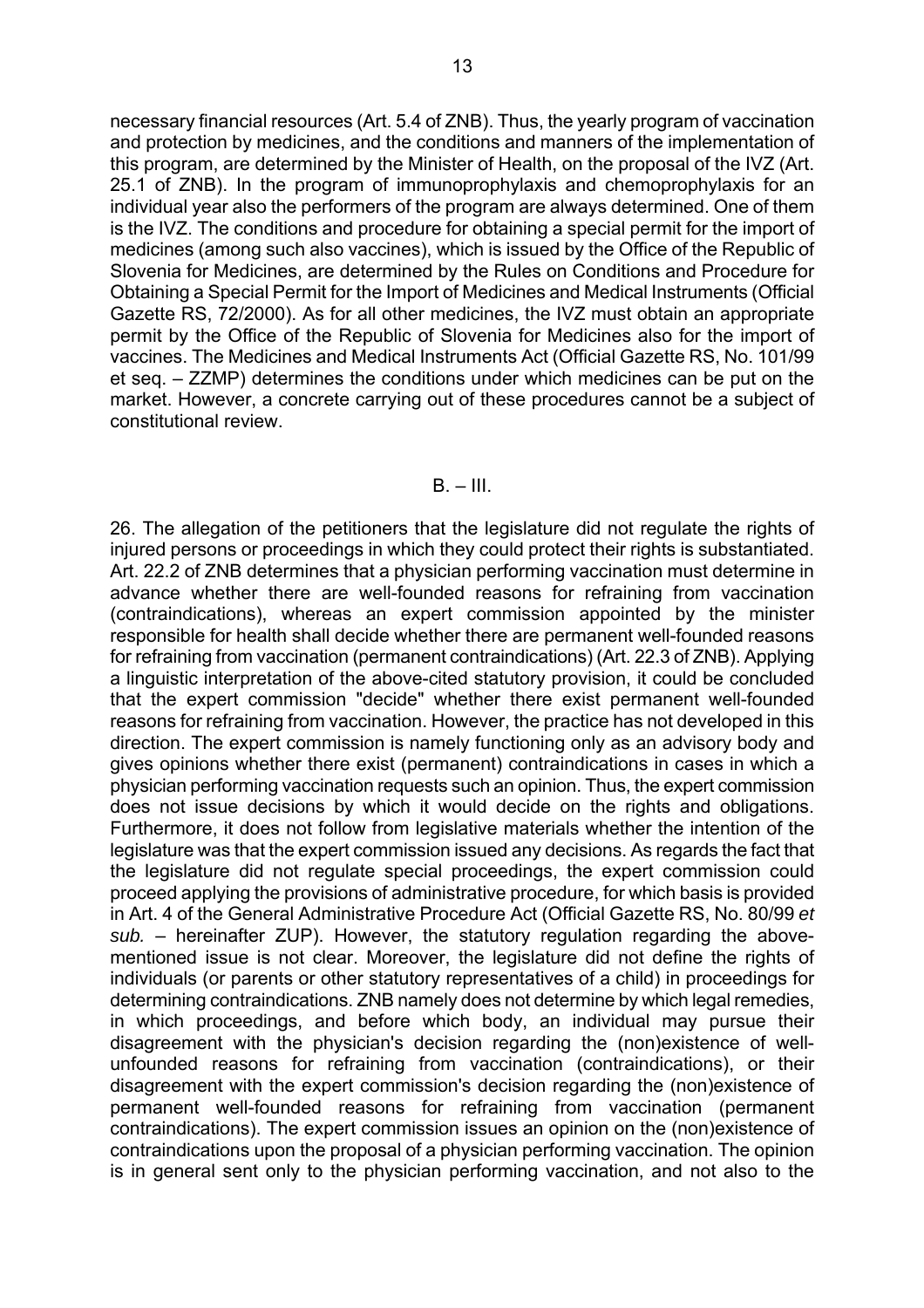parents. In cases in which parents are (still) opposed to vaccination of their child, a physician is obliged to inform the Health Inspectorate of the Republic of Slovenia (hereinafter Inspectorate). The latter issues a decision by which it orders the parents that they are obliged to bring their child for vaccination. Against the decision of the Inspectorate an appeal to the ministry responsible for health is allowed. Moreover, against the minister's decision a judicial review of administrative acts is allowed. The Inspectorate simultaneously motion for the commencement of the minor offence proceedings pursuant to Art. 57 of ZNB. Hence, the parents are provided the position of parties to proceedings not until inspection proceedings (and later in minor offence proceedings). As regards the fact that compulsory vaccination is an interference with the constitutional rights of individuals, the legislature should separately regulate also the proceedings for establishing contraindications (either administrative or other), within the scope of which injured parties would have the opportunity to pursue their rights. In cases of compulsory vaccination of children, the legislature should furthermore determine the position of parents or guardians in such proceedings, and the position of a child of a sound mind. Pursuant to the present statutory regulation, injured parties are guaranteed judicial protection against decisions of an inspectorate body or against decision on a minor offence, however, according to the Constitutional Court this does not suffices. In accordance with Art. 23.1 of the Constitution everyone has the right to have any decision regarding his rights and duties made by a court. In the present case, judicial protection can be effective only if it is guaranteed already at the stage of deciding on the (non)existence of well-founded reasons for temporary or permanent refraining from vaccination. Due to the fact that the Act does not regulate the proceedings for pursuing the rights of individuals regarding establishing well-founded reasons for refraining from vaccination and regarding such it does not guarantee the right to judicial protection, it is inconsistent with Art. 23.1 of the Constitution.

27. The allegation of the complainants that ZNB did not regulate the rights of injured persons, as it can be interpreted that the legislature did not regulate the liability for damage which could arise due to side effects of vaccination is also substantiated. In order to protect the health of the community, the legislature placed an interest of the community before an interest of an individual, as it interfered with physical integrity of an individual, with their right to decide on themselves, and with the principle of a voluntary health treatment. A general interest for the protection of the health of the population is thus the basis which substantiates the measure of compulsory vaccination against certain communicable diseases. As any medical intervention also vaccination entails certain risks. An individual medical measure may certainly be determined only by assuming that in general it does not cause negative effects for the health or lives of people which are subjected to it (apart from temporary and milder effects which are part of any routine medical intervention and are therefore acceptable). However, if damaging side effects still occur, the legislature is obliged to ensure injured persons an appropriate protection in a form of a compensation for damage.[13](#page-13-0) It follows from the reasoning of the ZNB draft that the general rules on the liability for damage should be applied for possible damage claims in cases in which damage to the health of individuals was incurred due

<span id="page-13-0"></span><sup>&</sup>lt;sup>13</sup> In most countries (even where vaccination is only recommended) protection through the compensation of persons who suffer harmful consequences to their health due to vaccination is provided (in England for example the protection through compensation is regulated by a special act known as "Vaccine Damage Paying Scheme").The standpoint that when an individual suffers harmful consequences due to compulsory vaccination they must be acknowledged the right to compensation was also taken by the Constitutional Court of Italy, in Decision No. 307 reached in 1990 and in Decision No. 118 reached in 1996.